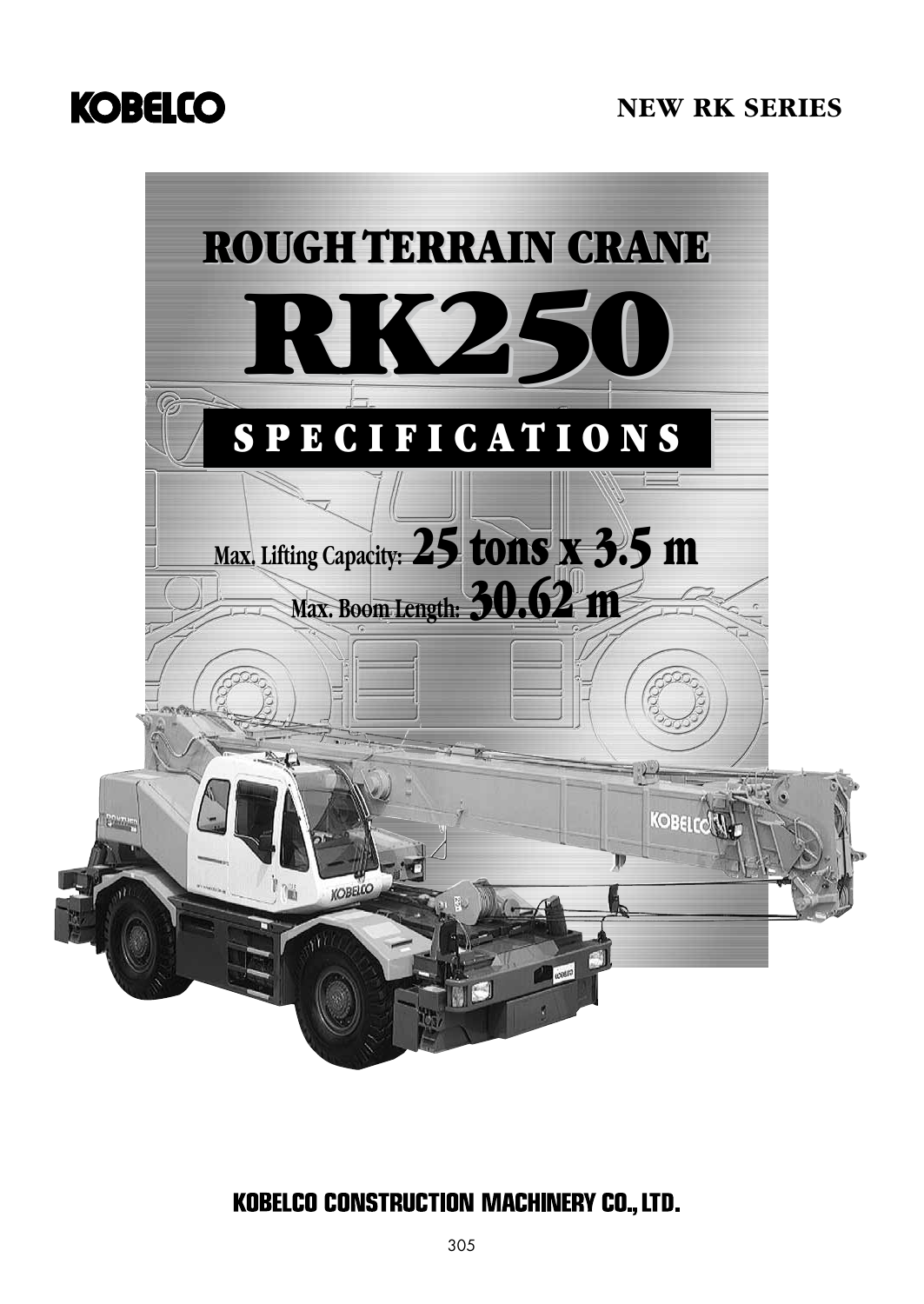# SPECIFICATIONS

### UPPER STRUCTURE



#### SWING UNIT

A hydraulic piston motor drives the swing pinion through a deck-mounted planetary gear reducer for 360˚ continuous rotation.

Hydraulic flow into the swing motor is controlled by a manual valve in the swing circuit. The brake valve allows the operator to select free or automatic braking when the swing control lever is set in neutral.

SWING PARKING BRAKE: manual disc brake **SWING GEAR: Internal spur gear** 

**SLEWING RING:** Integral with the swing gear, with a single row of ball bearings.

SWNG SPEED: 3.06 min-1(rpm)



#### **WINCHES**

Mounted side by side, power hoisting and lowering with inching capability. Hydraulic motor drive, spur gear reduction, and coun-

#### terbalance valve.

#### **CLUTCHES**

Internal-expanding, hydraulic shoe type.

#### BRAKES

Band type, with positive and negative brake modes. **DRUMS** 

**Main hoist:** 320 mm P.C.D. x 447 mm width **Aux. hoist:** 320 mm P.C.D. x 228 mm width

#### WIRE ROPES

- **Main hoist:** IWRC 6 x Fi (29) c/o 16 mm dia. x 170 m, hard twist rope
- **Aux. hoist:** IWRC 6 x Ws (26) c/o 16 mm dia. x 92 m, hard twist rope

#### LINE SPEED

**Main hoist:** 124 m/min (at 4th layer) **Aux. hoist:** 107 m/min (at 2nd layer)

#### BOOM HOIST

One-double acting hydraulic cylinder with holding valve.

#### BOOM TELESCOPE

Full power telescoping by two hydraulic cylinders with holding valves and telescoping assistance cables for the boom tip section.

#### CONTROLS

Four adjustable hand control levers for swing, main winch, auxiliary winch (with pedal), and boom hoist (with pedal). These can be tilted in three neutral positions and stored in their bases when not in use.

**Other controls include:** two short levers for main and auxiliary winch clutches and negative brake ON-OFF; one short lever for swing parking brake; one lever for telescope;one lever for telescope change; one lever for transmission gear selection; swing lock pin; winch drum lock knobs; two pedals for main and auxiliary winch drum brakes; throttle control; and one travel brake pedal.



### OPERATOR'S CAB

All-weather, wide-view, cab with safety glass, sliding door; roll-down window, and sashless roof window with wiper. Adjustable driver's seat with seat belt.

#### SAFETY DEVICES (Standard)

| Moment limiter (auto-stop)                              | Multi-display                              |
|---------------------------------------------------------|--------------------------------------------|
| Swing range limit<br>device                             | Working range limit<br>device              |
| Swing automatic stop<br>device                          | Overhoist prevention<br>device (auto-stop) |
| Base machine<br>inclination meter                       | Interceptive lever lock for<br>on and off  |
| Outrigger extension width<br>automatic detecting device | Auxiliary brake for<br>operating           |
| Swing lock device                                       | Safety lock lever                          |
| Hydraulic safety valve                                  | Sling wire lock                            |
| Boom telescoping default<br>operation prevension device | Boom telescope safety<br>device            |
| Boom hoist safety device                                | <b>Check &amp; Safety Monitor</b>          |
| Winch drum safety device                                | Swing alarm lamps                          |
| Outrigger safety device                                 | Anti-slip seat                             |

## HYDRAULIC SYSTEM



#### PUMPS

- 3 gear pumps and 2 single variable plunger pumps
- **1st pump :** Boom hoist, boom telescope, and winch assist
- **2nd pump:** Outriggers, and winch system
- **3rd pump :** Swing and steering
- **4th pump :** Pilot circuits for the clutches and negative brake cylinders, air conditioner.
- **5th pump :** Steering assist, power set jib
- **MOTORS :** 3 plunger motors power the main hoist, the auxiliary hoist, and the swing.

#### CONTROL VALVES

#### Upper

- **One 5-stack valve :** Winch, boom telescope, and boom hoist
- **One 2-stack valve :** Clutch and brake

**One 1-stack valve :** Swing

Lower

**Solenoid valves :** Outriggers and suspension-lock system

**One 2-stack valve :** Steering

OIL RESERVOIR **:** 370 liters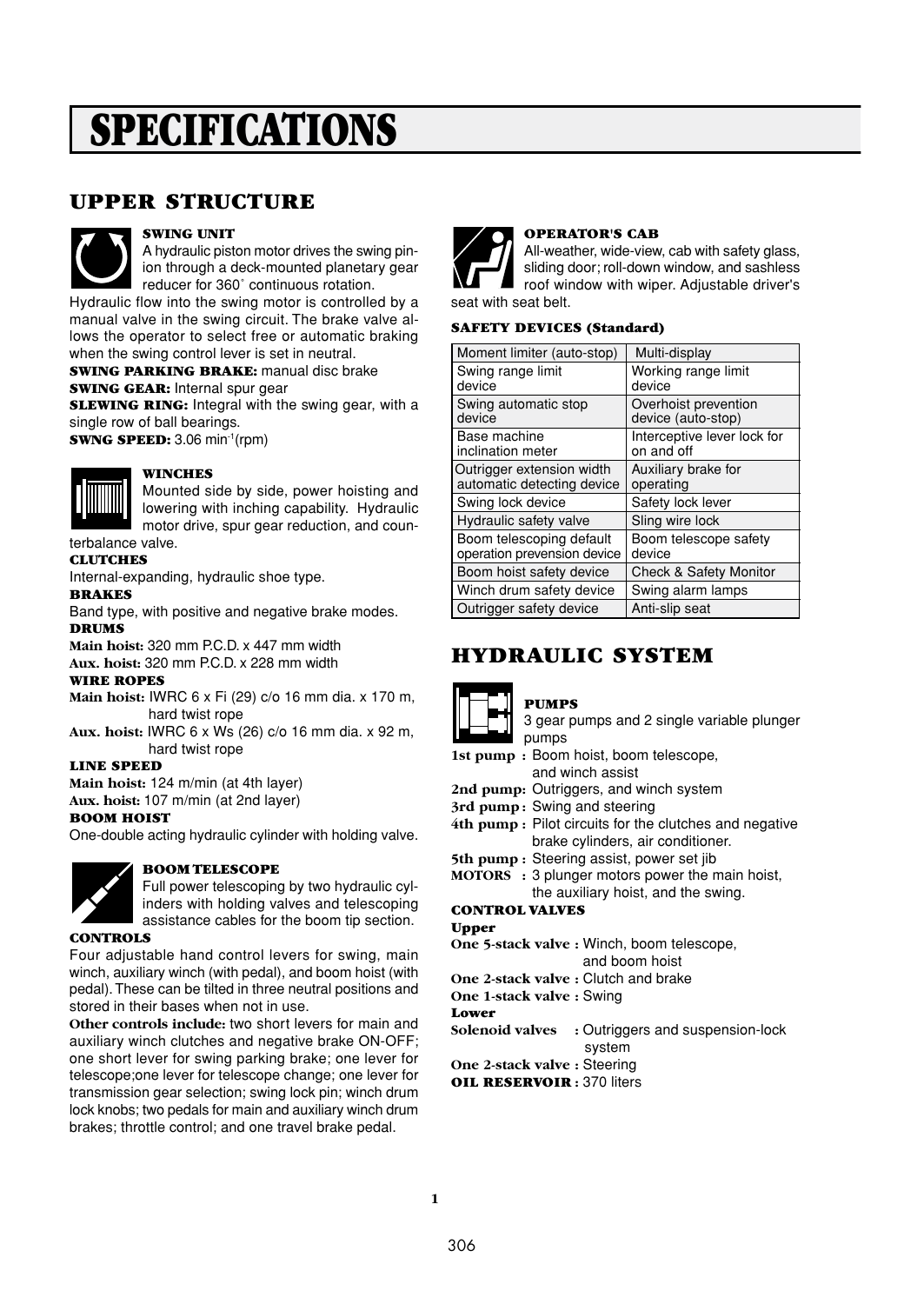# **RK**

### CARRIER



4-wheel drive (4WD), with 2-wheel drive (2WD) select for high speed mode. MAX. TRAVEL SPPED: 49 km/h **GRADEABILITY:** tan  $\theta$  0.6 (31°)

PASSENGER: 1 person



#### **OUTRIGGERS**

**Type:** Hydraulic H-type outriggers.

**Control:** Eight double-acting hydraulic cylinders provide independent horizontal and vertical movement for each outrigger. Outriggers can be set from inside the cab or at the side of the carrier.

| Outrigger<br>extension | 6.3 <sub>m</sub> | 5.9m | 5.1 <sub>m</sub> | 3.8 <sub>m</sub> | 2.105m |
|------------------------|------------------|------|------------------|------------------|--------|



#### ENGINE

MITSUBISHI 6D16-TL turbocharged, watercooled diesel engine with 4 cycles, 6 cylinders, and direct injection.

**Max. output:**184 kW at 2,800 min-1 **Max. torque:** 706 N·m at 1,400 min<sup>-1</sup>

**Displacement**................................................ 7,545 cc

### ELECTRICAL SYSTEM

24-volt DC system with two 12-volt batteries

### FUEL TANK

Capacity ........................................................ 300 liters TORQUE CONVERTER

3 element, single-stage, 2 phases, torque converter with fully automatically controlled lock-up clutch.

#### **TRANSMISSION**

3-speed for forward and 1-speed for reverse with highlow shift.

#### BRAKES

**Service:** Hydraulic and air booster disc brakes on all wheels. **Auxiliary:** Torque converter lock-up linked electronic control exhaust brake, with ADS system.

**Parking:** Propel shaft brake internal expansion type with auxiliary brake for crane operation.



#### STEERING

Hydraulic power steering system with emergency steering device and about-face steering compensation device.

**Steering modes:**

| Normal: 2W (front) | Rear: 2W (rear) |
|--------------------|-----------------|
| Cramp: 4W          | Crab: 4W        |

#### SUSPENSION

Fully automaticsteering, front and rear axles are fitted with hydro-pneumatic suspension with suspension lock system.

#### FRONT/REAR AXLES

Fully floating drive-steer type axles.



#### AXLE LOADING

| Gross-Vehicle Weight | 26,495 kg |
|----------------------|-----------|
| Front-Vehicle Weight | 13,245 kg |
| Rear-Vehicle Weight  | 13,250 kg |

#### TIRES

Front/Rear: 16.00-25-28PR (OR) LIGHTS

| Headlights      | License plate light |
|-----------------|---------------------|
| Clearance light | Directional lights  |
| Parking lights  | Back light          |

#### SAFETY DEVICES

| Emergency steering device     |
|-------------------------------|
| Rear steering auto-lock       |
| Suspension lock device        |
| Engine overrun warning buzzer |
| Check & Safety Monitor        |
| Boom mirror                   |
| Reverse travel buzzer         |

## ATTACHMENTS

#### BOOM



Boom consists of a boom base and three power telescoping sections. The first sections extended separately as do the 2nd section

independently, and 3rd and 4th sections synchronized. All-weleded, high tensile strength steel box construction.

| <b>Max. rated lifting capacity:</b> 25.0 metric ton x 3.5 m |  |
|-------------------------------------------------------------|--|
|                                                             |  |
|                                                             |  |
| <b>Boom raising angle:</b> $0^{\circ}$ to $82^{\circ}$      |  |
| <b>Boom raising time:</b> 47.6 sec                          |  |
| <b>Boom telescoping time:</b> 95.2 sec / 21.3 m             |  |



Compressed truss, 2-step drawing up type jib extendable to stored alongside boom. Jib swing down under the boom and set out. Jib offsets 5˚, 25˚, and 45˚ with suspension rods.

**Jib length** ............................................... 7.5 m/12.5 m

#### AUXILIARY SHEAVE

The auxiliary sheave permits one-part line operation.

#### HOOK BLOCK



4-sheave, 25 metric ton block with safety latch for main hoist, 3.5 metric ton hook with swivel and safety latch for aux. hoist.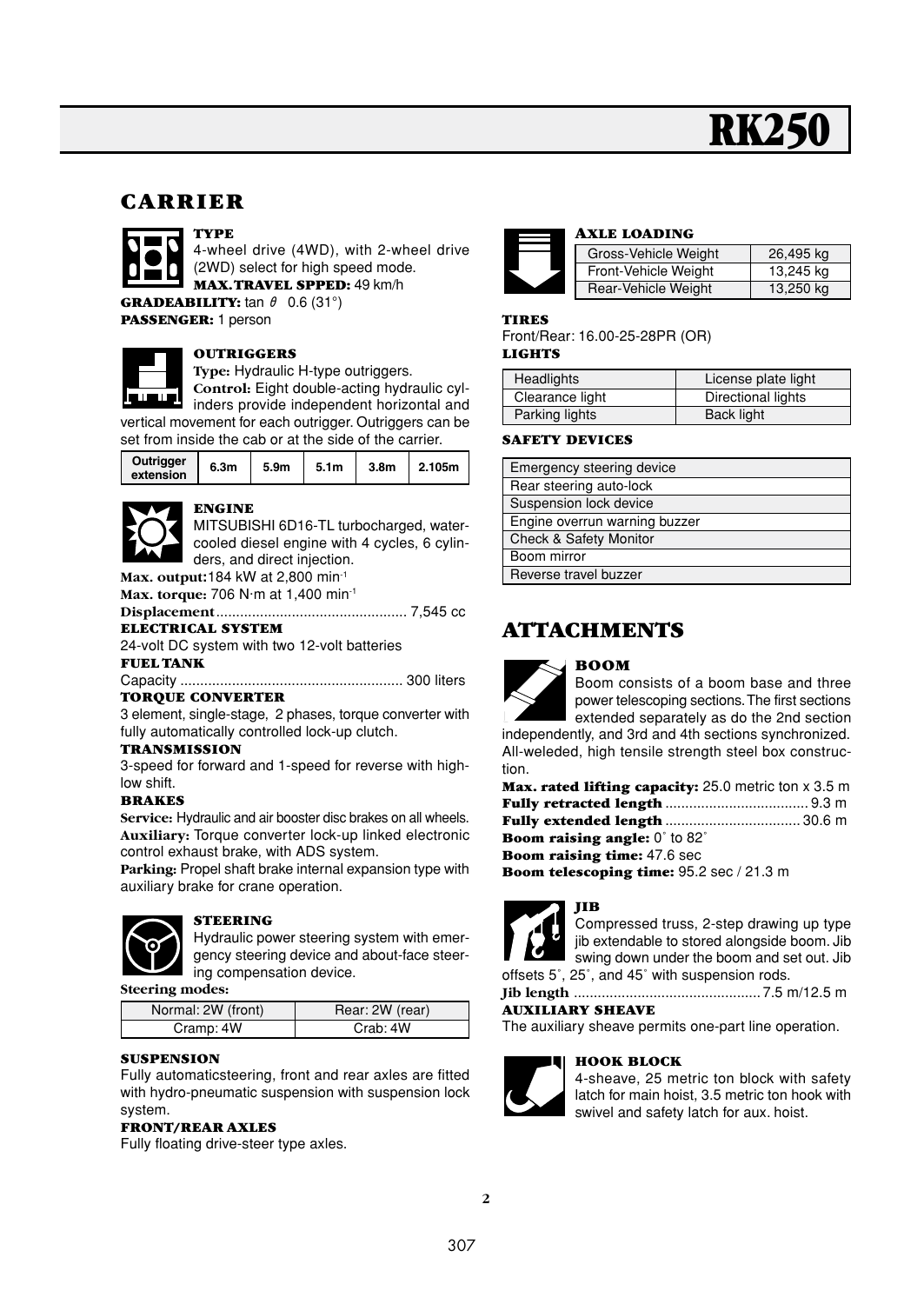# LIFTING CAPACITIES

#### NOTES:

#### **OPERATION WITH OUTRIGGERS**

- 1. Rated load do not exceed 75% of the tipping loads with machine set horizontally on a firm and level ground, satisfy the specified stability over the front, and include weight of hook block(s) and other handling accessories. Ratings shown in  $\Box$  are based on the machine's structural strength, and others are determined by the machine's stability.
- 12. The working radius given in the charts allow for loaded boom deflection. Always operate the machine on the basis of actual operating radius.
- 13. Weight of hooks, hook blocks, slings and other lifting devices are a part of the total load. Their total weight must be subtracted load to obtain the weight that can be lifted.

| Hooks  | $25$ -ton | $3.5$ -ton |
|--------|-----------|------------|
| Weight | 210 kg    | 70 kg      |

4. Maximum outrigger extension is 6.3 m. Three intermediate extension positions are also provided at 5.9 m, 5.1 m and 3.8 m. Minimum outrigger extension is 2.105 m.



| Outrigger<br>extension | 5.9 <sub>m</sub> | 5.1 <sub>m</sub> | 3.8 <sub>m</sub> | Min. outrigger<br>extension |
|------------------------|------------------|------------------|------------------|-----------------------------|
| α                      | 33°              | $28^{\circ}$     | 20               |                             |

- 15. Rated load in the over-the-side whole around various depending on the extension position of outriggers. Therefore, crane operation must be performed based on the rating chart corresponding to each extended outrigger position.
- 16. To determine load ratings that fall between those shown in the charts, proceed as follows:
	- a) For boom lengths not listed use rating for next longer boom length or next shorter boom length, whichever is smaller.
	- b) For load radii not shown, use rating for next larger radius.
- 17. Ratings of the auxiliary sheave are the same as main boom ratings, but should not exceed 3,500kg. Ratings of the auxiliary sheave are calculated by deducting 25-ton hook weight (210 kg) from main boom ratings.
- 8. Jib operation must be based on the main boom angle.
- 19. Ratings of the boom with extended jib are calculated by deducting 1,550 kg at 7.5m jib or 1,750 kg at 12.0m jib besides the weight of 25-ton hook block and the sling wire from the rated loads. At this time, do not use the auxiliary sheave.
- 10. In such a condition not shown in the rating chart, operation is impossible. Lowering the boom over critical degrees leads to overturn even with no load. Be careful extreamly.
- 11. Standard hoist reevings are shown bellow. Rated single-line pull must not exceed 3,500 kg.

| <b>Boom</b><br>length | 9.32 <sub>m</sub> | 16.42m | 23.52m | 30.62m | Jib<br>aux. sheave |
|-----------------------|-------------------|--------|--------|--------|--------------------|
| Hook                  | 25-ton            |        |        |        | $3.5$ -ton         |
| No. of reeving        |                   |        |        |        |                    |

- 12. In order to prevent a load from falling down to mistake of operation, do not use free-fall in crane operation.
- 13. In lifting load operation in an oblique direction (direction toward the outrigger), sometimes the outrigger float in the diagonal side against the lifted load may be raised depending on a condition. This is caused by torsional rigidity and deflection of the carrier frame, and stability is not lost. The stability of this machine in operation within the rating is secured in the condition that the machine is set horizontally on a level and firm ground.

#### **OPERATION WITHOUT OUTRIGGERS (ON TIRES)**

- 1. Rated load do not exceed 75% of the tipping loads with machine set horizontally on a firm and level ground, satisfy the specified stability over the front, and include weight of hook block(s) and other handling accessories. Ratings shown in  $\Box$  are based on the machine's structural strength, and others are determined by the machine's stability. Tire specified air pressure is set to 775kPa  $(7.75 \text{ km}^2)(cm^2)$
- 12. The working radius given in the charts allow for loaded boom deflection. Always operate the machine on the basis of actual operating radius.
- 13. Weight of hooks, hook blocks, slings and other lifting devices are a part of the total load. Their total weight must be subtracted load to obtain the weight that can be lifted.

| Hooks  | 25-ton | $3.5$ -ton |
|--------|--------|------------|
| Weight | 210 kg |            |

\*Tire specified air pressure: 775kPa (7.75 kgf/cm2)

14. Load ratings differ for over-the-front and over-the-side operation. Care must e taken to avoid overload when swinging a load from an overthe-front position to an over-the-side position.

#### **Over-the-front area**



| On tires | Stationery | Pick & carry |
|----------|------------|--------------|
|          |            |              |

- 15. Ratings of the auxiliary sheave are the same as main boom ratings, but should not exceed 3,500 kg. Ratings of the auxiliary sheave are calculated by deducting 25-ton hook weight (210 kg) or 3.5-ton hook weight (70 kg) from main boom ratings.
- 16. Do not use jib operation and free fall.
- 17. Parking brake and auxiliary operation brake must be applied during stationary load lifting.
- 8. Pick and carry operations must be done in the low travel mode.
- 19. During pick and carry operations, keep the load close to the ground to avoid swaying, and travel no faster than 2.0 km/h. Avoid cornering, sudden starts (acceleration), and sudden braking. Boom must be centered over the front area.
- 10. Do not operate the crane functions while carrying the load.
- 11. Standard hoist reevings are shown bellow. Single-line load must not exceed 3,500 kg.

| <b>Boom</b><br>length | 9.32 <sub>m</sub> | 16.42m | 23.52m | Jib<br>aux. sheave |
|-----------------------|-------------------|--------|--------|--------------------|
| Hook                  |                   | 25-ton |        | $3.5$ -ton         |
| No. of reeving        |                   |        |        |                    |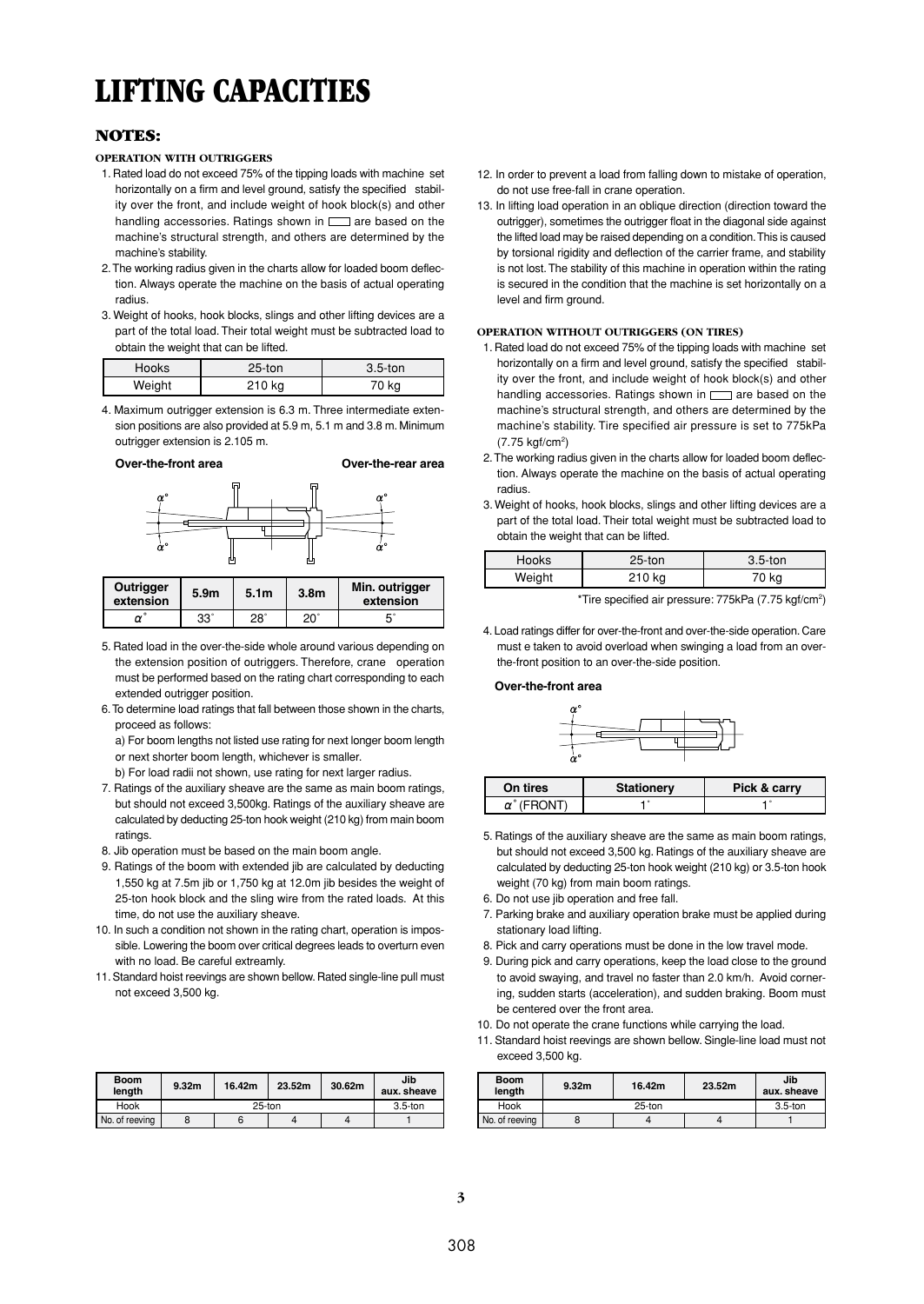# BOOM LIFTING CAPACITIES

### **Main Boom Lifting Capacities with Outriggers Unit: metric tonnel in the United States of Density Control of Density Control of Density Control of Density Control of Density Control of Density Control of Density Control**

# RK250

|  |  |  | Unit: metric ton |  |
|--|--|--|------------------|--|
|  |  |  |                  |  |

|                    |                 | With outriggers in 6.3m position |                   |             |             | With outriggers in 5.9m position |                   |             |             | With outriggers in 5.1m position |            |                   |             |                   | With outriggers in 3.8m position |              |             |            | With outriggers in 2.105m position |                   |
|--------------------|-----------------|----------------------------------|-------------------|-------------|-------------|----------------------------------|-------------------|-------------|-------------|----------------------------------|------------|-------------------|-------------|-------------------|----------------------------------|--------------|-------------|------------|------------------------------------|-------------------|
| <b>MAIN</b>        |                 | 360° swing area                  |                   |             |             | Over the side                    |                   |             |             | Over the side                    |            |                   |             | Over the side     |                                  |              |             |            | Over the side                      |                   |
|                    |                 | <b>Boom length in meters</b>     |                   |             |             | <b>Boom length in meters</b>     |                   |             |             | <b>Boom length in meters</b>     |            |                   |             |                   | <b>Boom length in meters</b>     |              |             |            | <b>Boom length in meters</b>       |                   |
| <b>Operating</b>   |                 |                                  |                   |             |             |                                  |                   |             |             |                                  |            |                   |             |                   |                                  |              |             |            |                                    |                   |
| radius (m)         | 9.32            |                                  | 16.42 23.52 30.62 |             | 9.32        |                                  | 16.42 23.52 30.62 |             | 9.32        |                                  |            | 16.42 23.52 30.62 | 9.32        |                   | 16.42 23.52 30.62                |              | 9.32        |            |                                    | 16.42 23.52 30.62 |
| 2.5                | 25.00           | 19.00                            |                   |             | 25.00       | 19.00                            |                   |             | 25.00       | 19.00                            |            |                   | 25.00       | 19.00             |                                  |              | 11.10       | 10.00      |                                    |                   |
| 3.0                | 25.00 19.00     |                                  |                   |             | 25.00       | 19.00                            |                   |             | 25.00       | 19.00                            |            |                   | 25.00       | 19.00             |                                  |              | 11.10       | 10.00      |                                    |                   |
| 3.5                |                 | 25.00 19.00 12.50                |                   |             | 25.00       | 19.00                            | 12.50             |             | 25.00       | 19.00                            | 12.50      |                   |             | 20.00 19.00 12.50 |                                  |              | 8.40        | 8.00       | 9.30                               |                   |
| 4.0                | 23.00 19.00     |                                  | 12.50             |             | 23.00       | 19.00                            | 12.50             |             | 23.00       | 19.00                            | 12.50      |                   | 15.70       | 15.60 12.50       |                                  |              | 6.70        | 6.30       | 7.20                               |                   |
| 4.5                | 21.20           | 18.00                            | 12.50             |             | 21.20       | 18.00                            | 12.50             |             | 21.20       | 18.00                            | 12.50      |                   | 12.60       |                   | 12.60 12.50                      |              | 5.50        | 5.10       | 5.90                               |                   |
| 5.0                | 19.40           | 16.70                            | 12.50             | 7.00        | 19.40       | 16.70                            | 12.50             | 7.00        | 18.10       | 16.70                            | 12.50      | 7.00              | 10.60       | 10.30             | 10.50                            | 7.00         | 4.55        | 4.20       | 4.90                               | 5.30              |
| 5.5                | 17.80           | 15.60                            | 11.85             | 7.00        | 17.80       | 15.60                            | 11.85             | 7.00        | 15.35       | 15.60                            | 11.85      | 7.00              | 9.05        | 8.70              | 9.00                             | 7.00         | 3.85        | 3.50       | 4.15                               | 4.50              |
| 6.0                | 16.30           | 14.60                            | 11.20             | 7.00        | 16.30       | 14.60                            | 11.20             | 7.00        | 12.90       | 12.80                            | 11.20      | 7.00              | 7.70        | 7.50              | 7.80                             | 7.00         | 3.30        | 2.95       | 3.55                               | 3.90              |
| 6.5                | $15.10$   13.80 |                                  | 10.60             | 7.00        | 15.10       | 13.80                            | 10.60             | 7.00        | 11.10       | 10.80                            | 10.60      | 7.00              | 6.60        | 6.50              | 6.85                             | 7.00         | 2.85        | 2.45       | 3.05                               | 3.35              |
| 6.8                | 8.60            | 13.30                            | 10.30             | 7.00        | 8.60        | 13.30                            | 10.30             | 7.00        | 8.60        | 9.90                             | 10.30      | 7.00              | 6.00        | 5.90              | 6.40                             | 6.65         | 2.60        | 2.20       | 2.75                               | 3.05              |
| 7.0                |                 | 13.00                            | 10.10             | 7.00        |             | 12.65                            | 10.10             | 7.00        |             | 9.40                             | 10.10      | 7.00              |             | 5.60              | 6.10                             | 6.40         |             | 2.05       | 2.60                               | 2.85              |
| 7.5                |                 | 12.20                            | 9.60              | 7.00        |             | 10.95                            | 9.60              | 7.00        |             | 8.20                             | 9.00       | 7.00              |             | 4.90              | 5.50                             | 5.75         |             | 1.70       | 2.20                               | 2.45              |
| 8.0                |                 | 10.90                            | 9.10              | 7.00        |             | 9.65                             | 9.10              | 7.00        |             | 7.30                             | 8.05       | 7.00              |             | 4.40              | 4.90                             | 5.15         |             | 1.40       | 1.90                               | 2.10              |
| 9.0                |                 | 8.65                             | 8.20              | 6.40        |             | 7.60                             | 8.20              | 6.40        |             | 5.85                             | 6.45       | 6.40              |             | 3.50              | 3.95                             | 4.20         |             | 0.90       | 1.40                               | 1.60              |
| 10.0               |                 | 7.05                             | 7.40              | 5.90        |             | 6.20                             | 6.90              | 5.90        |             | 4.75                             | 5.35       | 5.75              |             | 2.80              | 3.25                             | 3.50         |             |            | 1.05                               | 1.25              |
| 11.0               |                 | 5.85                             | 6.50              | 5.35        |             | 5.10                             | 5.80              | 5.35        |             | 3.90                             | 4.50       | 4.75              |             | 2.25              | 2.70                             | 2.95         |             |            |                                    | 0.95              |
| 12.0               |                 | 4.95                             | 5.45              | 4.90        |             | 4.30                             | 4.95              | 4.90        |             | 3.30                             | 3.80       | 4.10              |             | 1.80              | 2.25                             | 2.50         |             |            |                                    |                   |
| 13.0               |                 | 4.20                             | 4.70              | 4.50        |             | 3.70                             | 4.25              | 4.50        |             | 2.75                             | 3.25       | 3.50              |             | 1.40              | 1.90                             | 2.15         |             |            |                                    |                   |
| 13.5               |                 | 3.90                             | 4.40              | 4.30        |             | 3.40                             | 4.00              | 4.25        |             | 2.50                             | 3.00       | 3.25              |             | 1.20              | 1.75                             | 2.00         |             |            |                                    |                   |
| 13.9               |                 | 3.70                             | 4.15              | 4.20        |             | 3.25                             | 3.80              | 4.00        |             | 2.30                             | 2.85       | 3.10              |             | 1.00              | 1.65                             | 1.90         |             |            |                                    |                   |
| 14.0               |                 |                                  | 4.10              | 4.15        |             |                                  | 3.75              | 3.95        |             |                                  | 2.80       | 3.05              |             |                   | 1.60                             | 1.85         |             |            |                                    |                   |
| 15.0               |                 |                                  | 3.60              | 3.85        |             |                                  | 3.25              | 3.40        |             |                                  | 2.45       | 2.65              |             |                   | 1.35                             | 1.55         |             |            |                                    |                   |
| 16.0               |                 |                                  | 3.15              | 3.45        |             |                                  | 2.80              | 3.00        |             |                                  | 2.10       | 2.35              |             |                   | 1.10                             | 1.35         |             |            |                                    |                   |
| 17.0               |                 |                                  | 2.80              | 3.05        |             |                                  | 2.45              | 2.65        |             |                                  | 1.80       | 2.05              |             |                   | 0.95                             | 1.15         |             |            |                                    |                   |
| 18.0               |                 |                                  | 2.45              | 2.70        |             |                                  | 2.15              | 2.35        |             |                                  | 1.55       | 1.80              |             |                   | 0.75                             | 1.00         |             |            |                                    |                   |
| 19.0               |                 |                                  | 2.15              | 2.45        |             |                                  | 1.90              | 2.10        |             |                                  | 1.35       | 1.55              |             |                   | 0.60                             | 0.85         |             |            |                                    |                   |
| 20.0               |                 |                                  | 1.90              | 2.20        |             |                                  | 1.65              | 1.90        |             |                                  | 1.15       | 1.40              |             |                   |                                  | 0.70         |             |            |                                    |                   |
| 21.0               |                 |                                  | 1.70              | 1.95        |             |                                  | 1.50              | 1.70        |             |                                  |            | 1.20              |             |                   |                                  |              |             |            |                                    |                   |
| 22.0               |                 |                                  |                   | 1.75        |             |                                  |                   | 1.50        |             |                                  |            | 1.05              |             |                   |                                  |              |             |            |                                    |                   |
| 24.0               |                 |                                  |                   | 1.40        |             |                                  |                   | 1.15        |             |                                  |            | 0.75              |             |                   |                                  |              |             |            |                                    |                   |
| 26.0               |                 |                                  |                   | 1.15        |             |                                  |                   | 0.90        |             |                                  |            | 0.50              |             |                   |                                  |              |             |            |                                    |                   |
| 28.0               |                 |                                  |                   | 0.95        |             |                                  |                   | 0.65        |             |                                  |            |                   |             |                   |                                  |              |             |            |                                    |                   |
| 28.1               |                 |                                  |                   | 0.95        |             |                                  |                   | 0.65        |             |                                  |            |                   |             |                   |                                  |              |             |            |                                    |                   |
| Min. boom<br>angle | U.              | $0^{\circ}$                      | $0^{\circ}$       | $0^{\circ}$ | $0^{\circ}$ | $0^{\circ}$                      | $0^{\circ}$       | $0^{\circ}$ | $0^{\circ}$ | $0^{\circ}$                      | $15^\circ$ | $23^\circ$        | $0^{\circ}$ | $0^{\circ}$       | $26^\circ$                       | $44^{\circ}$ | $0^{\circ}$ | $48^\circ$ | $60^\circ$                         | $66^\circ$        |

|                                | <b>Stationary</b> |                              |            |             |                              |            | Pick & Carry (under 2 km/h)                                  |                 |            |             |                |            |
|--------------------------------|-------------------|------------------------------|------------|-------------|------------------------------|------------|--------------------------------------------------------------|-----------------|------------|-------------|----------------|------------|
| <b>MAIN</b>                    |                   | 360° swing area              |            |             | Over the front               |            |                                                              | 360° swing area |            |             | Over the front |            |
|                                |                   | <b>Boom length in meters</b> |            |             | <b>Boom length in meters</b> |            | <b>Boom length in meters</b><br><b>Boom length in meters</b> |                 |            |             |                |            |
| <b>Operating</b><br>radius (m) | 9.32              | 16.42                        | 23.52      | 9.32        | 16.42                        | 23.52      | 9.32                                                         | 16.42           | 23.52      | 9.32        | 16.42          | 23.52      |
| 3.0                            | 8.15              | 7.30                         |            | 14.00       | 9.00                         |            | 5.90                                                         | 5.30            |            | 10.10       | 6.50           |            |
| 3.5                            | 6.05              | 5.60                         | 4.50       | 14.00       | 9.00                         | 6.50       | 4.40                                                         | 4.00            | 3.20       | 10.10       | 6.50           | 4.70       |
| 4.0                            | 4.65              | 4.40                         | 4.50       | 12.60       | 9.00                         | 6.50       | 3.30                                                         | 3.20            | 3.20       | 9.10        | 6.50           | 4.70       |
| 4.5                            | 3.65              | 3.40                         | 3.90       | 11.25       | 9.00                         | 6.50       | 2.60                                                         | 2.40            | 2.80       | 8.10        | 6.50           | 4.70       |
| 5.0                            | 2.90              | 2.70                         | 3.35       | 9.90        | 8.15                         | 6.50       | 2.10                                                         | 1.90            | 2.40       | 7.10        | 5.90           | 4.70       |
| 5.5                            | 2.30              | 2.10                         | 2.80       | 8.55        | 7.35                         | 6.15       | 1.70                                                         | 1.50            | 2.00       | 6.20        | 5.30           | 4.40       |
| 6.0                            | 1.80              | 1.65                         | 2.30       | 7.20        | 6.60                         | 5.80       | 1.30                                                         | 1.20            | 1.70       | 5.20        | 4.80           | 4.20       |
| 6.5                            | 1.40              | 1.30                         | 1.90       | 6.15        | 5.90                         | 5.45       | 1.00                                                         | 0.90            | 1.40       | 4.40        | 4.20           | 3.90       |
| 6.8                            | 1.15              | 1.10                         | 1.70       | 5.60        | 5.40                         | 5.25       | 0.80                                                         | 0.75            | 1.25       | 3.95        | 3.90           | 3.75       |
| 7.0                            |                   | 1.00                         | 1.60       |             | 5.20                         | 5.10       |                                                              | 0.70            | 1.20       |             | 3.70           | 3.70       |
| 8.0                            |                   | 0.50                         | 1.10       |             | 4.00                         | 4.40       |                                                              |                 | 0.80       |             | 2.90           | 3.20       |
| 9.0                            |                   |                              | 0.70       |             | 3.05                         | 3.70       |                                                              |                 | 0.50       |             | 2.20           | 2.70       |
| 10.0                           |                   |                              |            |             | 2.40                         | 3.00       |                                                              |                 |            |             | 1.70           | 2.20       |
| 11.0                           |                   |                              |            |             | 1.85                         | 2.45       |                                                              |                 |            |             | 1.30           | 1.80       |
| 12.0                           |                   |                              |            |             | 1.40                         | 2.00       |                                                              |                 |            |             | 1.00           | 1.40       |
| 13.0                           |                   |                              |            |             | 1.05                         | 1.65       |                                                              |                 |            |             | 0.80           | 1.20       |
| 14.0                           |                   |                              |            |             |                              | 1.35       |                                                              |                 |            |             |                | 1.00       |
| 15.0                           |                   |                              |            |             |                              | 1.10       |                                                              |                 |            |             |                | 0.80       |
| 16.0                           |                   |                              |            |             |                              | 0.85       |                                                              |                 |            |             |                | 0.60       |
| 17.0                           |                   |                              |            |             |                              | 0.65       |                                                              |                 |            |             |                | 0.50       |
| Min. boom<br>angle             | $0^{\circ}$       | $53^\circ$                   | $62^\circ$ | $0^{\circ}$ | $22^{\circ}$                 | $36^\circ$ | $0^{\circ}$                                                  | $57^\circ$      | $62^\circ$ | $0^{\circ}$ | $22^\circ$     | $36^\circ$ |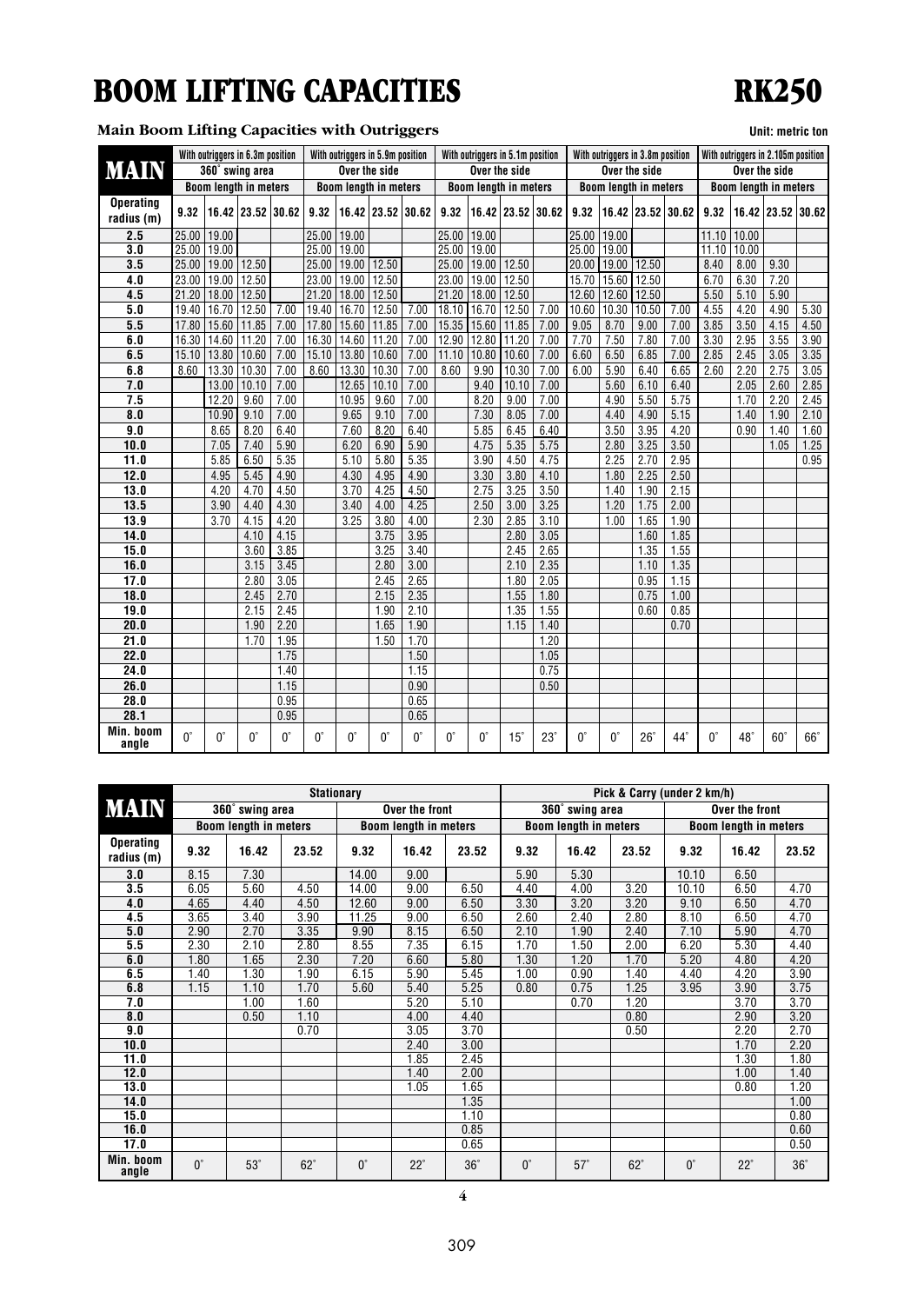# JIB LIFTING CAPACITIES

### **Jib Lifting Capacities with Outriggers Unit: metric ton**

| 6.3 <sub>M</sub>      |              |               | With outriggers in 6.3m position (360° swing area) |              |               |               |
|-----------------------|--------------|---------------|----------------------------------------------------|--------------|---------------|---------------|
|                       |              | $7.5m$ Jib    |                                                    |              | $12.0m$ Jib   |               |
| <b>Boom angle</b>     | Jib angle:5° | Jib angle:25° | Jib angle:45°                                      | Jib angle:5° | Jib angle:25° | Jib angle:45° |
| $82^\circ$            | 3.00         | 2.10          | 1.44                                               | 2.00         | 1.25          | 1.00          |
| $80^\circ$            | 3.00         | 2.10          | 1.44                                               | 2.00         | 1.25          | 1.00          |
| $75^\circ$            | 3.00         | 2.10          | 1.35                                               | 2.00         | 1.18          | 1.00          |
| $73.5^\circ$          | 3.00         | 2.10          | 1.33                                               | 1.87         | 1.15          | 1.00          |
| $\overline{71}$ °     | 3.00         | 2.10          | 1.30                                               | 1.70         | 1.10          | 0.95          |
| $69^\circ$            | 2.82         | 2.10          | 1.27                                               | 1.58         | 1.06          | 0.91          |
| $65^\circ$            | 2.50         | 1.88          | 1.23                                               | 1.40         | 1.01          | 0.84          |
| $60^\circ$            | 2.10         | 1.65          | 1.20                                               | 1.20         | 0.94          | 0.74          |
| $55^\circ$            | 1.51         | 1.28          | 1.18                                               | 1.10         | 0.88          | 0.64          |
| $\overline{52}^\circ$ | 1.22         | 1.08          | 0.99                                               | 0.92         | 0.84          | 0.59          |
| $50^\circ$            | 1.05         | 0.95          | 0.88                                               | 0.81         | 0.74          | 0.54          |
| $48^\circ$            | 0.91         | 0.84          | 0.79                                               | 0.72         | 0.65          | 0.51          |
| $45^\circ$            | 0.74         | 0.70          | 0.70                                               | 0.59         | 0.53          | 0.45          |
| $40^\circ$            | 0.50         | 0.44          |                                                    | 0.44         | 0.38          |               |
| $37^\circ$            | 0.39         | 0.32          |                                                    | 0.36         | 0.30          |               |
| $36^\circ$            | 0.35         | 0.30          |                                                    | 0.33         | 0.27          |               |
| $35^\circ$            | 0.32         | 0.28          |                                                    | 0.31         |               |               |
| $34^\circ$            | 0.30         | 0.26          |                                                    |              |               |               |
| $32^\circ$            | 0.26         |               |                                                    |              |               |               |
| Min. boom angle       | $32^\circ$   | $34^\circ$    | $45^\circ$                                         | $35^\circ$   | $36^\circ$    | $45^\circ$    |

|                       | With outriggers in 5.9m position (Over the side) |               |               |              |               |               |  |  |
|-----------------------|--------------------------------------------------|---------------|---------------|--------------|---------------|---------------|--|--|
| 5.9 M                 |                                                  | $7.5m$ Jib    |               |              | $12.0m$ Jib   |               |  |  |
| <b>Boom angle</b>     | Jib angle:5°                                     | Jib angle:25° | Jib angle:45° | Jib angle:5° | Jib angle:25° | Jib angle:45° |  |  |
| 82°                   | 3.00                                             | 2.10          | 1.44          | 2.00         | 1.25          | 1.00          |  |  |
| $80^\circ$            | 3.00                                             | 2.10          | 1.44          | 2.00         | 1.25          | 1.00          |  |  |
| 75°                   | 3.00                                             | 2.10          | 1.35          | 2.00         | 1.18          | 1.00          |  |  |
| $\overline{73.5}$     | 3.00                                             | 2.10          | 1.33          | 1.87         | 1.15          | 1.00          |  |  |
| $71^\circ$            | 3.00                                             | 2.10          | 1.30          | 1.70         | 1.10          | 0.95          |  |  |
| $70^\circ$            | 2.90                                             | 2.10          | 1.28          | 1.64         | 1.08          | 0.93          |  |  |
| $69^\circ$            | 2.82                                             | 2.10          | 1.27          | 1.58         | 1.06          | 0.91          |  |  |
| $65^\circ$            | 2.50                                             | 1.88          | 1.23          | 1.40         | 1.01          | 0.84          |  |  |
| $60^\circ$            | 1.85                                             | 1.49          | 1.20          | 1.20         | 0.94          | 0.74          |  |  |
| $\overline{55}^\circ$ | 1.19                                             | 1.05          | 0.92          | 0.96         | 0.86          | 0.64          |  |  |
| $52^\circ$            | 0.89                                             | 0.82          | 0.76          | 0.76         | 0.67          | 0.59          |  |  |
| $50^\circ$            | 0.74                                             | 0.69          | 0.65          | 0.61         | 0.55          | 0.52          |  |  |
| $49^\circ$            | 0.68                                             | 0.63          | 0.59          | 0.54         | 0.50          | 0.47          |  |  |
| $48^\circ$            | 0.61                                             | 0.56          | 0.53          | 0.47         | 0.44          | 0.43          |  |  |
| $45^\circ$            | 0.46                                             | 0.40          | 0.37          | 0.30         | 0.29          | 0.28          |  |  |
| $42^\circ$            | 0.32                                             | 0.27          |               |              |               |               |  |  |
| $\overline{40}^\circ$ | 0.26                                             |               |               |              |               |               |  |  |
| Min. boom angle       | $40^\circ$                                       | $42^{\circ}$  | $45^\circ$    | $45^\circ$   | $45^\circ$    | $45^\circ$    |  |  |

| 5.1 <sub>M</sub>      |              |               | With outriggers in 5.1m position (Over the side) |              |               |               |
|-----------------------|--------------|---------------|--------------------------------------------------|--------------|---------------|---------------|
|                       |              | $7.5m$ Jib    |                                                  |              | $12.0m$ Jib   |               |
| <b>Boom angle</b>     | Jib angle:5° | Jib angle:25° | Jib angle:45°                                    | Jib angle:5° | Jib angle:25° | Jib angle:45° |
| 82°                   | 3.00         | 2.10          | 1.44                                             | 2.00         | 1.25          | 1.00          |
| $80^\circ$            | 3.00         | 2.10          | 1.44                                             | 2.00         | 1.25          | 1.00          |
| $75^\circ$            | 3.00         | 2.10          | 1.35                                             | 2.00         | 1.18          | 1.00          |
| $73.5^\circ$          | 3.00         | 2.10          | 1.33                                             | 1.87         | 1.15          | 1.00          |
| $\overline{72}^\circ$ | 3.00         | 2.10          | 1.31                                             | 1.75         | 1.12          | 0.97          |
| $\overline{71}$ °     | 2.84         | 2.10          | 1.30                                             | 1.70         | 1.10          | 0.95          |
| $70^\circ$            | 2.67         | 2.10          | 1.28                                             | 1.64         | 1.08          | 0.93          |
| $69^\circ$            | 2.52         | 2.00          | 1.27                                             | 1.58         | 1.06          | 0.91          |
| $65^\circ$            | .95          | 1.60          | 1.23                                             | 1.40         | 1.01          | 0.84          |
| $63^\circ$            | 1.70         | 1.42          | 1.10                                             | 1.23         | 0.99          | 0.80          |
| $60^\circ$            | l.34         | 1.15          | 0.94                                             | 1.02         | 0.82          | 0.74          |
| $55^\circ$            | 0.86         | 0.76          | 0.70                                             | 0.69         | 0.56          | 0.52          |
| $52^\circ$            | 0.63         | 0.56          | 0.56                                             | 0.52         | 0.42          | 0.40          |
| $50^\circ$            | 0.50         | 0.45          | 0.45                                             | 0.40         | 0.35          | 0.32          |
| 49°                   | 0.45         | 0.40          | 0.40                                             |              |               |               |
| $45^\circ$            | 0.30         | 0.26          | 0.26                                             |              |               |               |
| Min. boom angle       | $45^\circ$   | $45^\circ$    | $45^\circ$                                       | $50^\circ$   | $50^\circ$    | $50^\circ$    |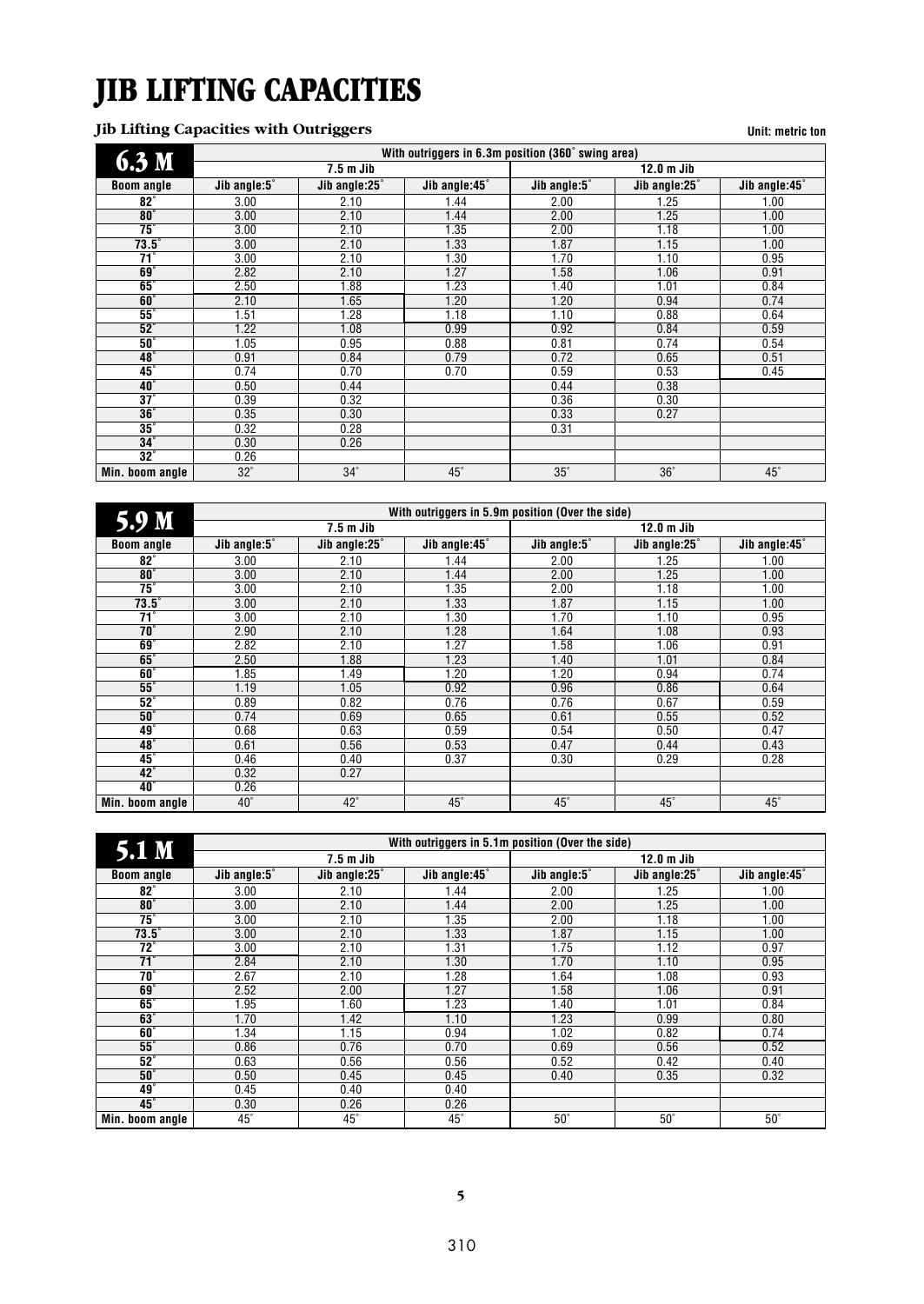# RK250

**Unit: metric ton**

| 3.8 <sub>M</sub>  |              |               | With outriggers in 3.8m position (Over the side) |              |               |               |  |
|-------------------|--------------|---------------|--------------------------------------------------|--------------|---------------|---------------|--|
|                   |              | $7.5m$ Jib    |                                                  | $12.0m$ Jib  |               |               |  |
| <b>Boom angle</b> | Jib angle:5° | Jib angle:25° | Jib angle:45°                                    | Jib angle:5° | Jib angle:25° | Jib angle:45° |  |
| $82^\circ$        | 3.00         | 2.10          | 1.44                                             | 2.00         | 1.25          | 1.00          |  |
| $80^\circ$        | 3.00         | 2.10          | 1.44                                             | 2.00         | 1.25          | 1.00          |  |
| 75°               | 3.00         | 2.10          | 1.35                                             | 2.00         | 1.18          | 1.00          |  |
| $73.5^\circ$      | 2.60         | 1.94          | 1.33                                             | 1.82         | 1.15          | 1.00          |  |
| $71^\circ$        | 2.00         | 1.61          | 1.30                                             | 1.52         | 1.10          | 0.95          |  |
| $69^\circ$        | 1.60         | 1.36          | 1.05                                             | 1.27         | 0.94          | 0.91          |  |
| $65^\circ$        | 00.1         | 0.88          | 0.75                                             | 0.83         | 0.66          | 0.60          |  |
| $60^\circ$        | 0.52         | 0.48          | 0.47                                             | 0.45         | 0.35          | 0.33          |  |
| $55^\circ$        | 0.28         | 0.26          |                                                  |              |               |               |  |
| Min. boom angle   | $55^\circ$   | $55^\circ$    | $60^\circ$                                       | $60^\circ$   | $60^\circ$    | $60^\circ$    |  |



\*Boom/jib bending with load is not involved in figure of working ranges.